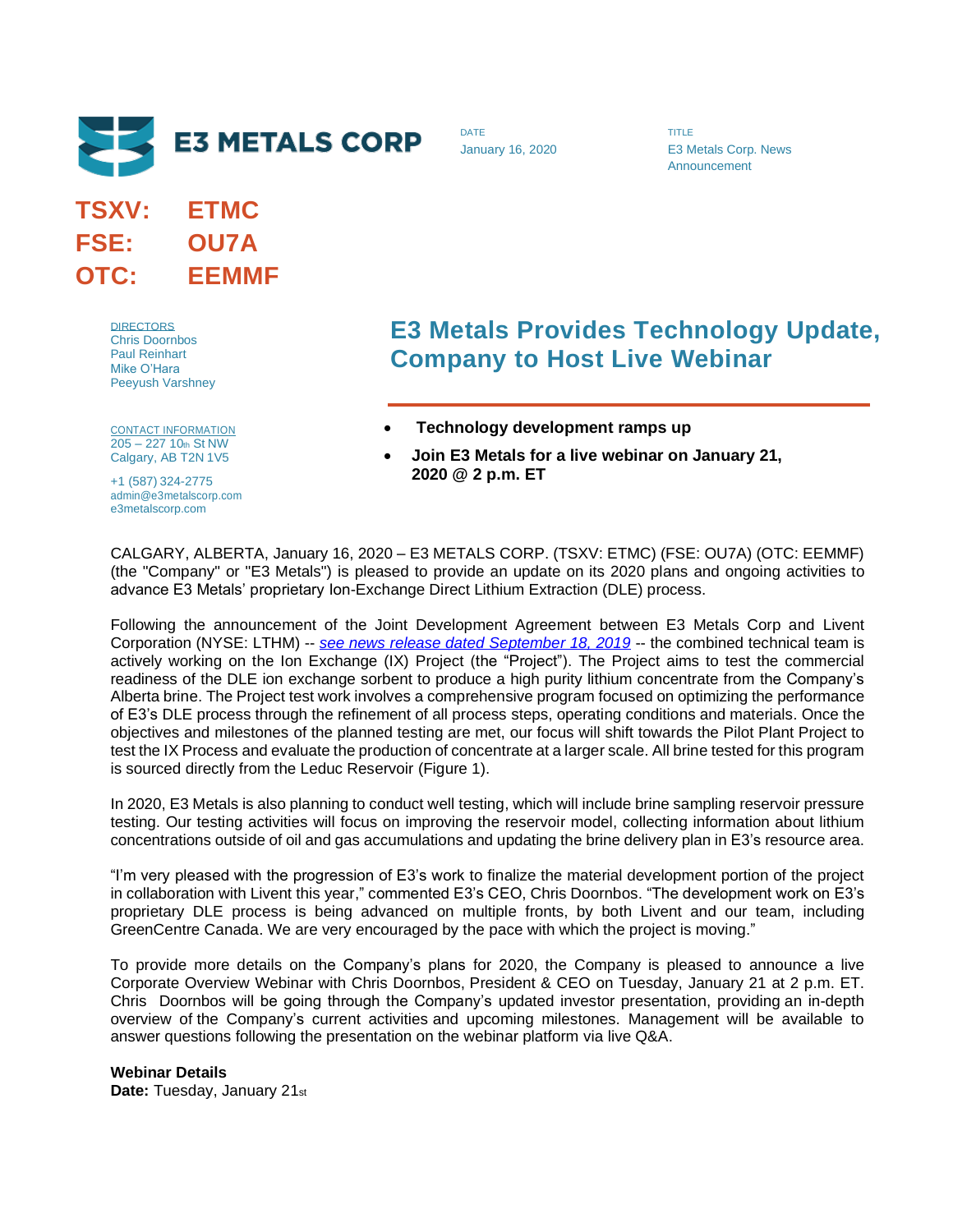**Time:** 2:00pm ET (11:00am PT) **Register:** <https://attendee.gotowebinar.com/register/8008133915045001483>

Management will be available to answer questions following the presentation. To ask a question, please login to the GoToWebinar platform or email your question(s) beforehand to [investor@e3metalscorp.com.](mailto:investor@e3metalscorp.com)



*Figure 1: E3's Large volume brine samples. Testing will use natural brine from the Leduc Formation in Alberta, Canada, collected in November 2019.*

## About E3 Metals Corp.

E3 Metals is a lithium development company with 6.7 million tonnes lithium carbonate equivalent (LCE) inferred mineral resources<sub>1</sub> in Alberta. E3 Metals is currently advancing its proprietary Ion Exchange Direct Lithium Extraction (DLE) process in partnership with Livent Corporation under a Joint Development Agreement. Livent is the world's largest pure-play lithium producer, well-known for being one of the lowest cost producers of lithium carbonate. With facilities across the globe, Livent holds technical expertise in the extraction and production of various lithium products. E3 Metals also continues to work with partners at the University of Alberta and at GreenCentre Canada.

Through the successful scale up its DLE process towards commercialization, E3 Metals plans to quickly move towards the production of high purity, battery grade, lithium products. With a significant lithium resource and innovative technology solutions, E3 Metals has the potential to deliver lithium to market from one of the best jurisdictions in the world. The development of this lithium resource through brine production is a wellunderstood venture in Alberta, where this brine is currently being produced to surface through an extensive existing oil and gas infrastructure and development. For more information about E3 Metals, visit [www.e3metalscorp.com.](http://www.e3metalscorp.com/)

ON BEHALF OF THE BOARD OF DIRECTORS,